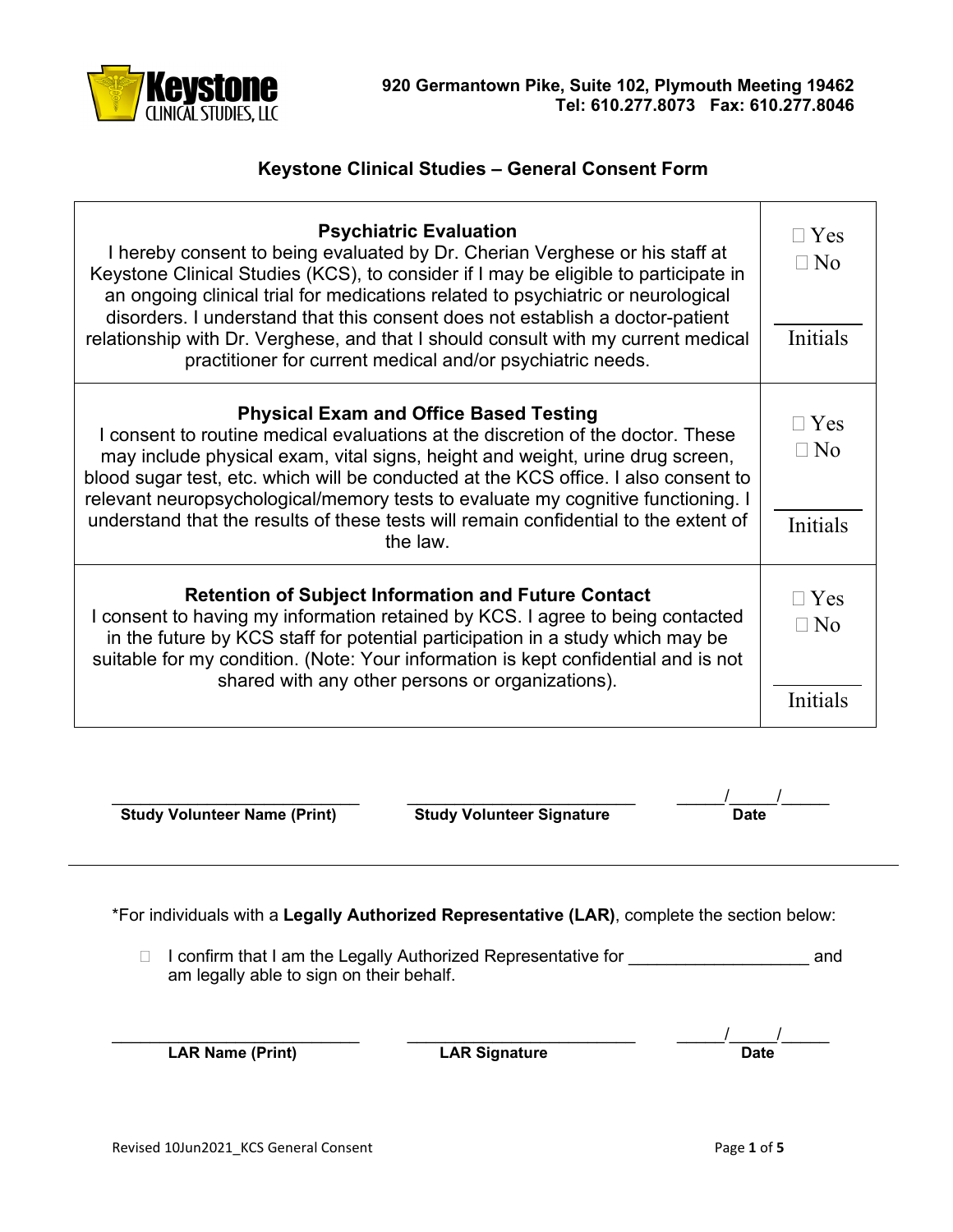

## **Demographic Information**

| Name:                                             | Age:                                                          | DOB:                   |            |  |
|---------------------------------------------------|---------------------------------------------------------------|------------------------|------------|--|
| Address:                                          |                                                               |                        |            |  |
| Email:                                            |                                                               |                        |            |  |
| Phone 1:                                          | <b>Can this # receive text messages?</b> $\Box$ Yes $\Box$ No |                        |            |  |
| Phone 2:                                          | Can this # receive text messages?                             |                        | □ Yes □ No |  |
| Preferred Method of Contact: □ Phone Call □ Email |                                                               | $\square$ Text Message |            |  |

**How did you hear about Keystone Clinical Studies? \_\_\_\_\_\_\_\_\_\_\_\_\_\_\_\_\_\_\_\_\_\_\_\_\_\_\_\_\_\_\_\_\_\_**

| <b>Emergency Contact Information</b>                                                                |  |  |  |
|-----------------------------------------------------------------------------------------------------|--|--|--|
| <b>Relationship to you:</b><br>Name:                                                                |  |  |  |
| <b>Phone:</b><br>$\Box$ Home $\Box$ Cell                                                            |  |  |  |
| Is it okay to communicate any relevant health information with them if needed? $\Box$ Yes $\Box$ No |  |  |  |

| <b>Primary Care Physician / General Practitioner</b>                                                |               | $\Box$ N/A; I don't have one |
|-----------------------------------------------------------------------------------------------------|---------------|------------------------------|
| Name/Practice:                                                                                      | <b>Phone:</b> |                              |
| l Address:                                                                                          |               |                              |
| Is it okay to communicate any relevant health information with them if needed? $\Box$ Yes $\Box$ No |               |                              |

| <b>Pharmacy</b> |               | $\Box$ N/A; I don't have one |
|-----------------|---------------|------------------------------|
| Name:           | <b>Phone:</b> |                              |
| <b>Address:</b> |               |                              |

**Is it okay to communicate any relevant health information with them if needed?**  $\Box$  Yes  $\Box$  No

| <b>Neurologist / Psychiatrist</b>                                                                   |               | $\Box$ N/A; I don't have one |
|-----------------------------------------------------------------------------------------------------|---------------|------------------------------|
| Name:                                                                                               | <b>Phone:</b> |                              |
| <b>Address:</b>                                                                                     |               |                              |
| Is it okay to communicate any relevant health information with them if needed? $\Box$ Yes $\Box$ No |               |                              |

## **Complete this portion only if the study you are screening for requires a study partner:**

| Name:                |  | Date of Birth: |                                                         |
|----------------------|--|----------------|---------------------------------------------------------|
| Relationship to you: |  |                | Do they reside with you? $\Box$ Yes $\Box$ No           |
| <b>Phone:</b>        |  |                | <b>Preferred method of contact:</b> □ Phone call □ Text |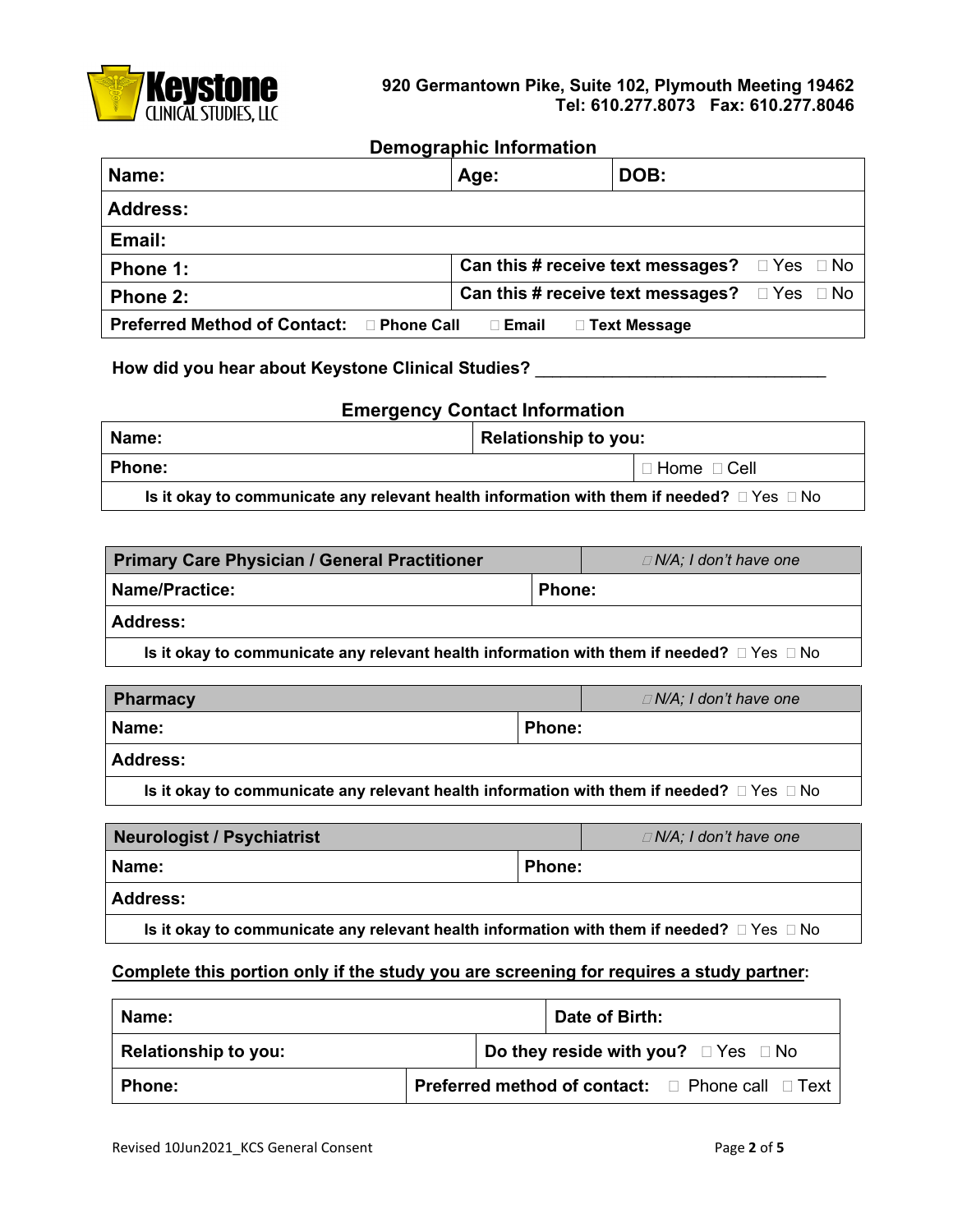

## **MEDICAL HISTORY AND REVIEW OF SYSTEMS**

Please check off any symptoms or illness, current or past:

| <b>Cardiovascular (heart)</b>            |  |
|------------------------------------------|--|
| Heart Attacks (myocardial infarction)    |  |
| Pain in chest/arms/shoulders on exertion |  |
| Shortness of breath on exertion          |  |
| Swelling of your feet                    |  |
| Spells of palpitations (pounding of your |  |
| heart)                                   |  |
| <b>Cardiac Stents</b>                    |  |
| Pacemaker or ICD                         |  |

| <b>Pulmonary (lungs)</b>               |  |  |
|----------------------------------------|--|--|
| Difficulty breathing                   |  |  |
| Asthma                                 |  |  |
| Cough                                  |  |  |
| Bringing up sputum                     |  |  |
| Coughing up blood                      |  |  |
| Loud snoring or shortness of breath at |  |  |
| night                                  |  |  |
| Sleep Apnea (diagnosed)                |  |  |

| <b>Gastrointestinal (digestive)</b>    |  |  |
|----------------------------------------|--|--|
| Difficulty swallowing                  |  |  |
| Indigestion                            |  |  |
| Diarrhea                               |  |  |
| Constipation                           |  |  |
| Heartburn                              |  |  |
| GERD (Gastroesophageal reflux disease) |  |  |
| Colon cancer                           |  |  |
| Change in color of stools              |  |  |
| Blood in stools                        |  |  |
| Gastric bypass surgery                 |  |  |

| Urinary/sexual                            |  |  |
|-------------------------------------------|--|--|
| Difficulty passing urine                  |  |  |
| Sudden urgency to pass urine              |  |  |
| Inability to control urine (incontinence) |  |  |
| Blood in urine                            |  |  |
| Unusual discharges from penis/vagina/in   |  |  |
| urine                                     |  |  |
| <b>Hepatitis</b>                          |  |  |
| Sexually Transmitted Diseases, AIDS       |  |  |

| <b>Neurology (brain)</b>           |  |  |  |
|------------------------------------|--|--|--|
| Seizure (including childhood fever |  |  |  |
| related convulsions)               |  |  |  |
| Head injury                        |  |  |  |
| Loss of consciousness              |  |  |  |
| Hearing/visual problems            |  |  |  |
| Stroke or TIA                      |  |  |  |
| Aneurism clips                     |  |  |  |
| <b>Carotid Stents</b>              |  |  |  |

| <b>Endocrine System (hormones)</b> |  |  |
|------------------------------------|--|--|
| Excessive thirst and urination     |  |  |
| Excessive hunger                   |  |  |
| Weight loss                        |  |  |
| Thyroid problems                   |  |  |
| <b>Diabetes</b>                    |  |  |
|                                    |  |  |

| Other                             |  |  |  |
|-----------------------------------|--|--|--|
| Joint problems                    |  |  |  |
| Muscles and bones                 |  |  |  |
| Allergies (medicines or seasonal) |  |  |  |
| <b>Excessive fatigue</b>          |  |  |  |

Do you currently use any form of contraception? No Yes, \_\_\_\_\_\_\_\_\_\_\_\_\_\_\_\_\_\_\_\_\_\_\_\_\_\_\_\_\_\_

I agree to use two forms of contraception if I engage in sexual intercourse while participating in a clinical trial and up to 1-3 months after I complete the trial to avoid potential pregnancy while taking an investigational product. (*Check One*)

 $\Box$  I am a female of child-bearing potential and I agree to the above

 $\Box$  I am a female and NOT of child bearing potential

 $\Box$  I am a male and I agree to the above

I DO NOT agree to the above, reason:

**Study Volunteer Signature** 

 $\frac{1}{2}$ Date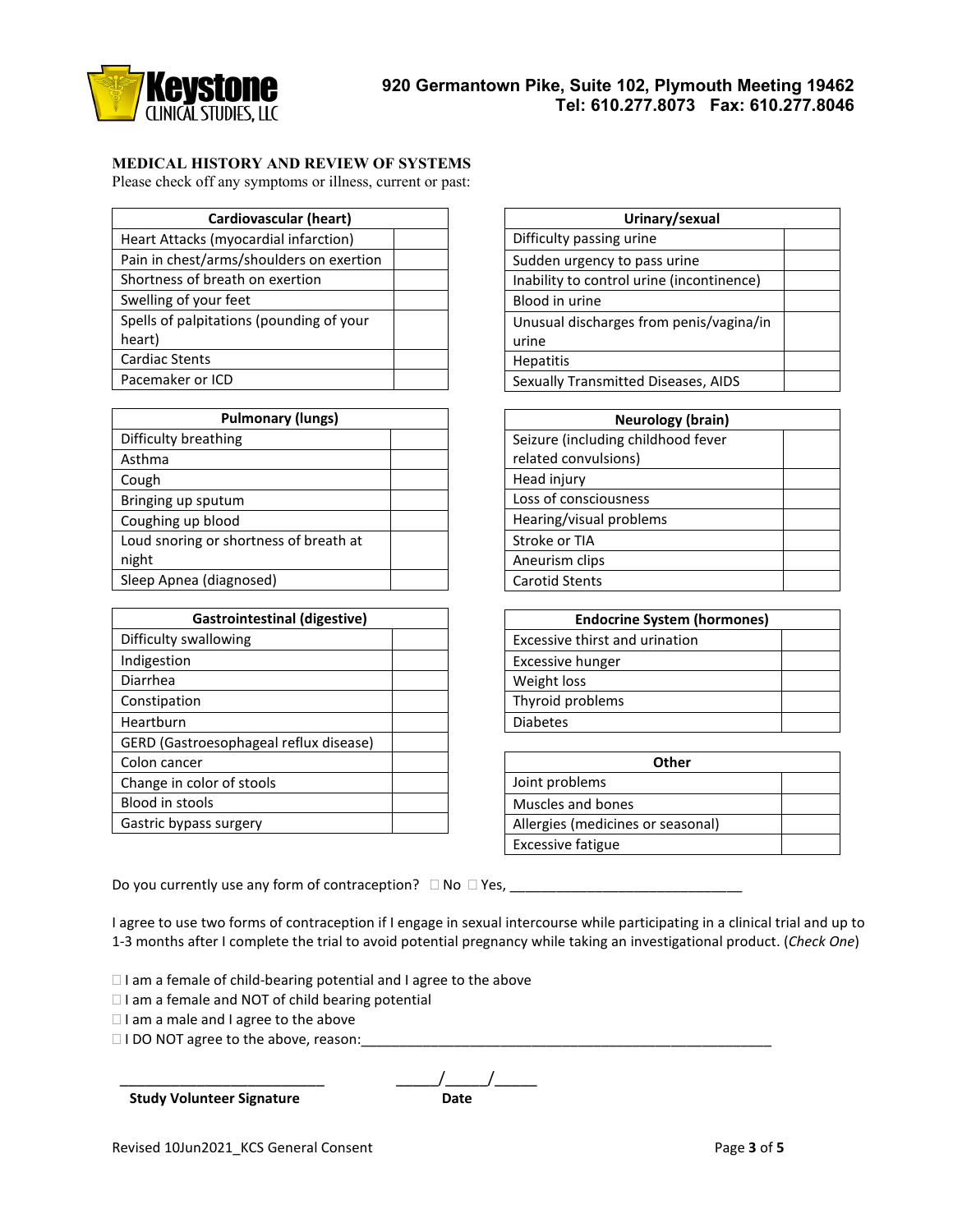

**Please list any medical and psychiatric/neurological conditions:**

|          | <b>Condition</b> | <b>Approx. Time of Onset</b> | Do you take medication<br>for this condition? |
|----------|------------------|------------------------------|-----------------------------------------------|
| Example: | Hypertension     | 2010                         | ⊠ Yes □ No                                    |
|          |                  |                              | $\Box$ Yes $\Box$ No                          |
|          |                  |                              | $\Box$ Yes $\Box$ No                          |
|          |                  |                              | $\Box$ Yes $\Box$ No                          |
|          |                  |                              | $\Box$ Yes $\Box$ No                          |
|          |                  |                              | $\Box$ Yes $\Box$ No                          |
|          |                  |                              | $\Box$ Yes $\Box$ No                          |
|          |                  |                              | $\Box$ Yes $\Box$ No                          |
|          |                  |                              | $\Box$ Yes $\Box$ No                          |
|          |                  |                              | $\Box$ Yes $\Box$ No                          |
|          |                  |                              | $\Box$ Yes $\Box$ No                          |
|          |                  |                              | $\Box$ Yes $\Box$ No                          |
|          |                  |                              | $\Box$ Yes $\Box$ No                          |
|          |                  |                              | $\Box$ Yes $\Box$ No                          |

**Please list any surgical procedures or hospitalizations (including inpatient psychiatric) with their approximate dates:**

|          | <b>Surgical Procedure</b> | <b>Approx. Date</b> |
|----------|---------------------------|---------------------|
| Example: | <b>Gastric Bypass</b>     | <b>March 2019</b>   |
|          |                           |                     |
|          |                           |                     |
|          |                           |                     |
|          |                           |                     |
|          |                           |                     |
|          |                           |                     |
|          |                           |                     |
|          |                           |                     |